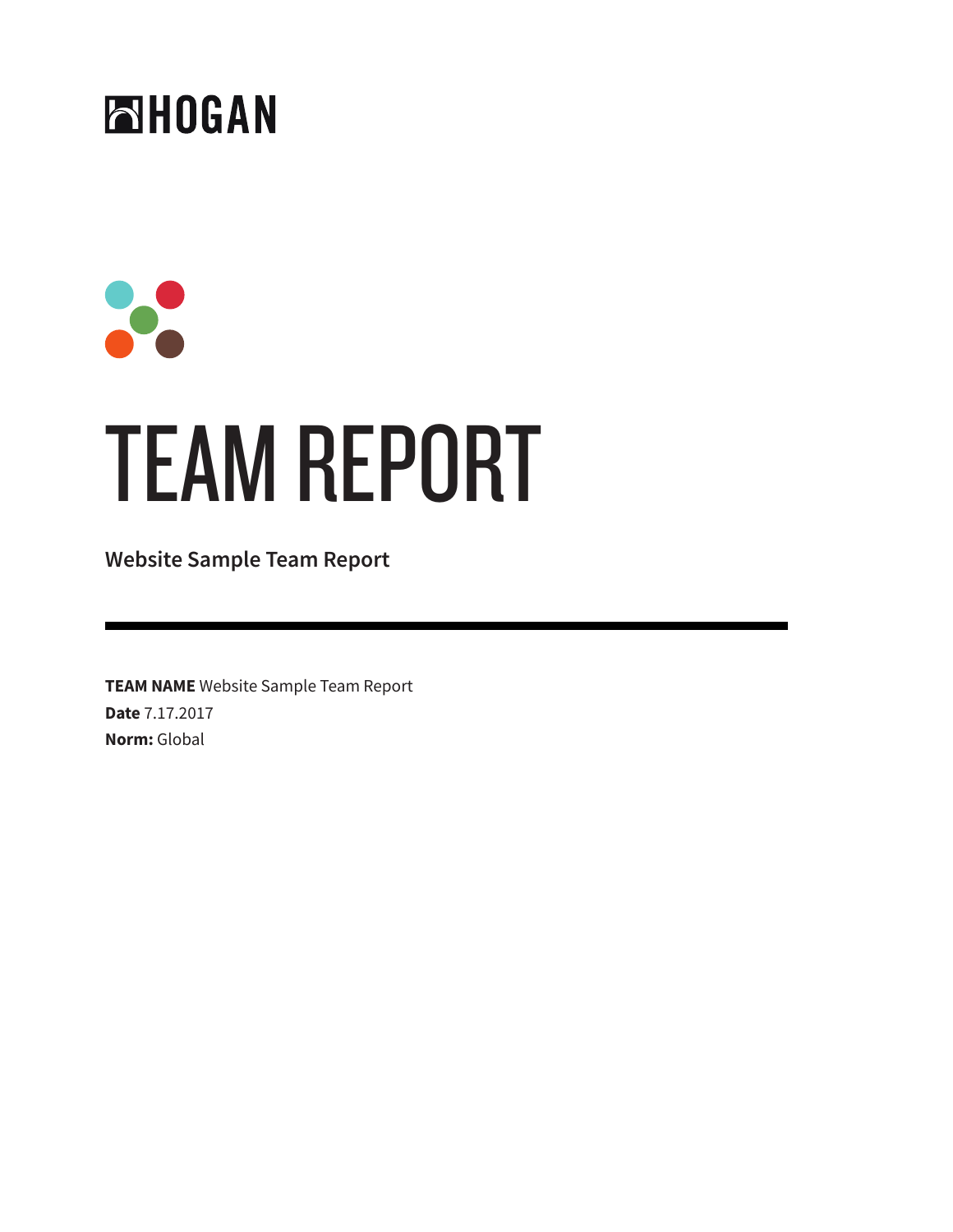

### **INTRODUCTION**

#### **TEAM NAME**

**DESCRIPTION**

**TEAM MEMBERS** David Smith Don Doe Douglas Test Pam Tester Robert Doe

Website Sample Team Report

To perform effectively, teams and their leaders need to answer questions such as: What mix of skills would help this team be successful? Who will work best together? What motives and values do we have in common? What shared challenges might the team face and how can we best address them? Based on the assessment of individual personalities and values, this report provides insights and recommendations to answer these questions and facilitate team performance.

### **ABOUT THIS REPORT**

### **TEAM ROLES**

personality and values. There are five such roles: Results, Pragmatism, Innovation, Process, and Relationships. Some teams work best when members fill a few key roles; others work best when most roles are represented. If critical roles go unfilled, they may represent gaps for the team to manage.

In teams, people play informal roles based on

#### **TEAM DERAILERS**

All teams have issues that hinder their effectiveness. These issues rarely emerge in the initial stages of team formation. Instead, they appear later when the team is under pressure or when team members become more comfortable and monitor themselves less during interactions. This section highlights shared barriers to the team's success, particularly when they are under pressure to deliver.

#### **TEAM CULTURE**

The most effective teams include individuals with a range of expertise and skills, but some shared values that create a distinctive culture. Because values provide a foundation for team norms, culture, and goal alignment, shared values can facilitate team performance. This section highlights the team's shared values.

#### **INDIVIDUAL SCORES**

The Individual Scores section provides summary graphics to illustrate how team members contribute to team roles, key derailers, and key drivers. Use this section to explore the roles team members are most likely to fulfill, which team members are most likely to display key derailers under pressure, and how each team member's key values align with shared team values.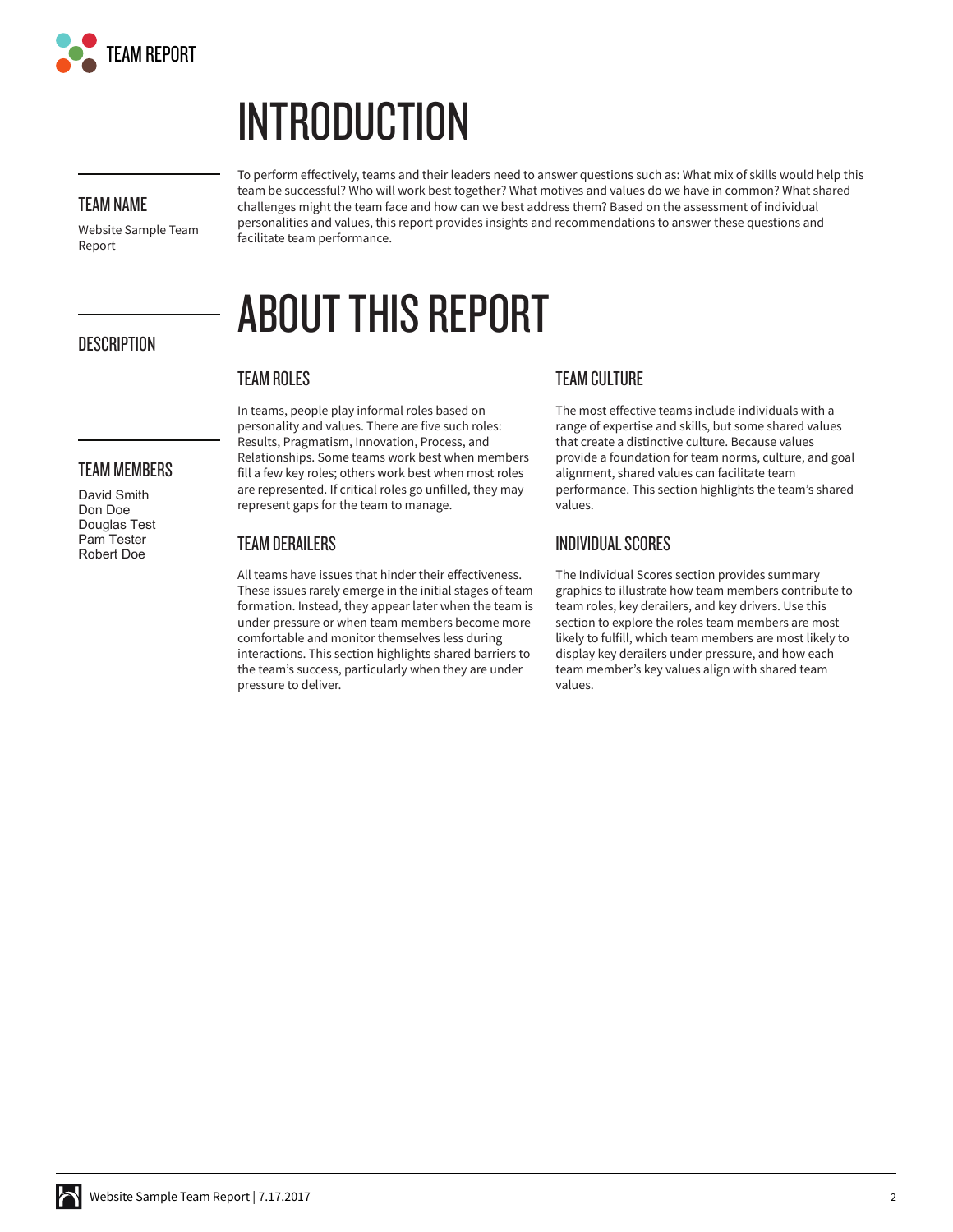

# **TEAM ROLES**

Team members play two distinct types of roles. The first are formal or functional roles defined by their job descriptions. The second are the informal or psychological roles they play on the team. Both roles are important for team success, and individuals vary in the extent to which they fulfill them. With informal roles, some people focus on the social life of the team, whereas others may encourage the team to pay attention to detail and quality. At least five informal roles need to be filled in most teams for them to be optimally successful, and an unfilled role may lead to a gap in the team's functioning. These roles are Results, Pragmatism, Innovation, Process, and Relationships. The following numbers represent the percentage of the team that fulfills each informal role on your team. Because each team member may fulfill multiple roles, percentages may not sum to 100%. Particularly high or low percentages for these roles will likely influence the team's functioning and the team's reputation. Fifty percent or higher is considered a high concentration in a given role, and 20% or lower is considered a low concentration.

### TEAM SCORES



**Tip** | Consider your team's purpose and function within the organization and consider the ideal balance across these roles. Some roles may need to be weighted more heavily for optimal team performance.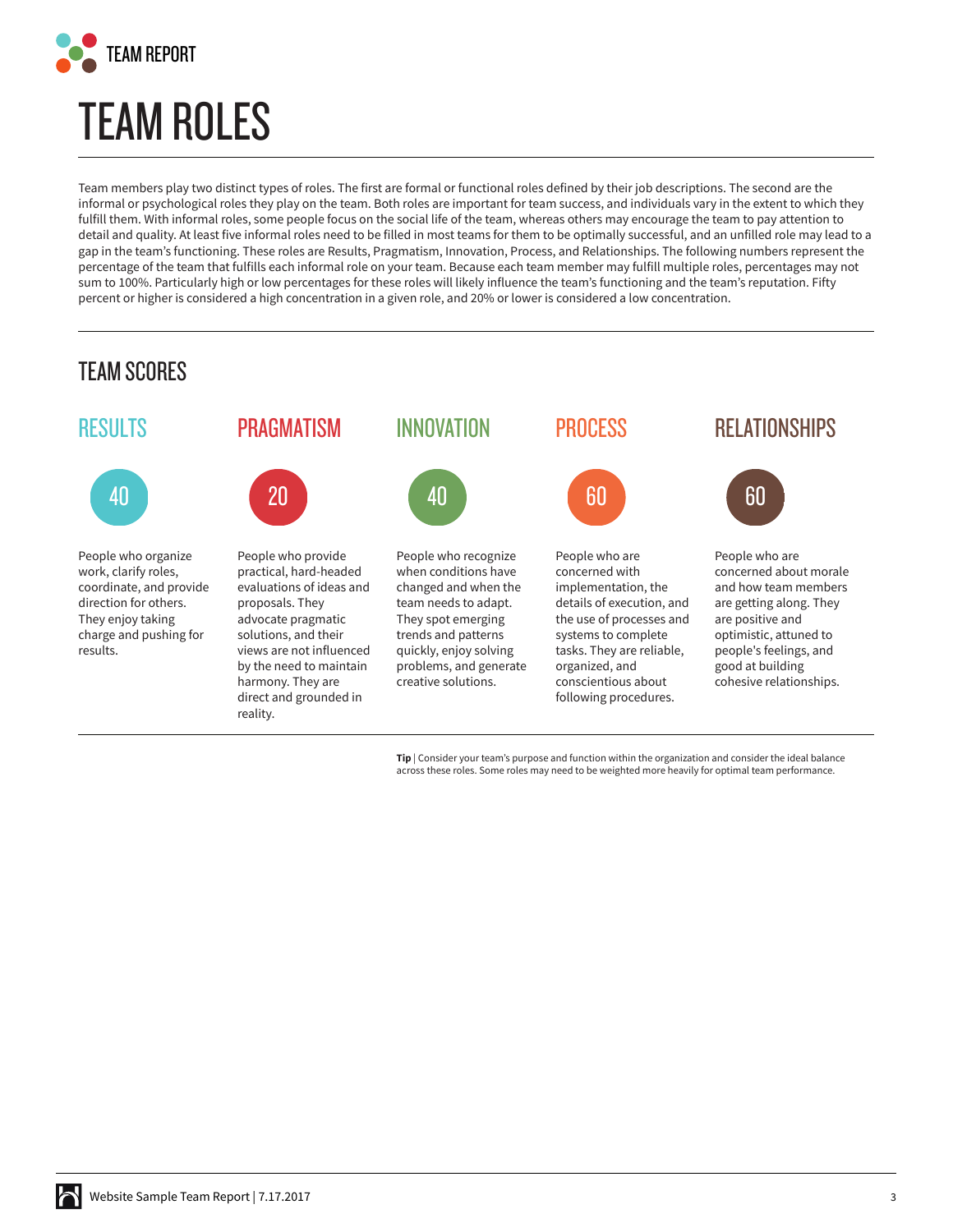

### **TEAM ROLES**

### TEAM SCORES TEAM ROLE IMPLICATION





This team has a moderate percentage of members who fulfill the Results role, suggesting they may be more driven, competitive, and willing to take charge, whereas others may naturally follow along. At their best, such teams can balance results, priorities, and performance standards without losing sight of the strategic perspective. At other times, however, tension may emerge over differences in individual efforts or commitments. The team may need to get different perspectives in the open and reach clear agreements about goals and accountability. It may be especially important for the team to assign formal leaders for sub-projects or initiatives so it is clear who is accountable for them.

This team has a low percentage of members who fulfill the Pragmatism role, suggesting that members may not challenge ideas that, although interesting or creative, may be highly impractical to implement. At their best, such teams may be willing to stretch the status quo and consider unusual solutions. At their worst, however, such teams may become enamored with abstract solutions that will not work in practice. Such teams often need to find ways to ensure that their plans and solutions

are realistic, particularly if the team also has many members who fulfill the Innovation role.

**PRAGMATISM** 



INNOVATION



This team has a moderate percentage of members who fulfill the Innovation role, suggesting that it will be able to balance creative vision and long-term strategic perspective with more practical concerns related to implementation of those ideas. At their best, such teams are attuned to changing conditions and how they impact the team's approach to work. At their worst, however, members of these teams may frustrate each other by seeming either negative in the face of good ideas or wildly impractical. Both positions are useful, and the team may need to institute a method to ensure that both views are heard.

PROCESS



This team has a high percentage of members who fulfill the Process role, suggesting it will seem conscientious and cautious. At their best, such teams are highly effective at completing detailed tasks on time and budget because they focus on planning and efficient execution. At their worst, however, these teams may also lack tactical agility when needed. It may be useful for the team to take a step back to occasionally review changes in the environment and the implications of those changes for the team's projects.

**RELATIONSHIPS** 



This team has a high percentage of members who fulfill the Relationships role, suggesting it will appear outgoing, supportive of its members, and connected to the broader organization. At their best, such teams create inclusive and communicative environments. However, if the team spends a lot of time in discussions, outsiders may perceive it as unfocused or overly sociable. At their worst, such teams may struggle to demonstrate that their highly interactive approach produces tangible results, especially if the team also has a low percentage of members who fulfill the Results role. The team may need to monitor – and perhaps limit – the amount of time spent in discussions unless they can demonstrate that such meetings produce clear outcomes.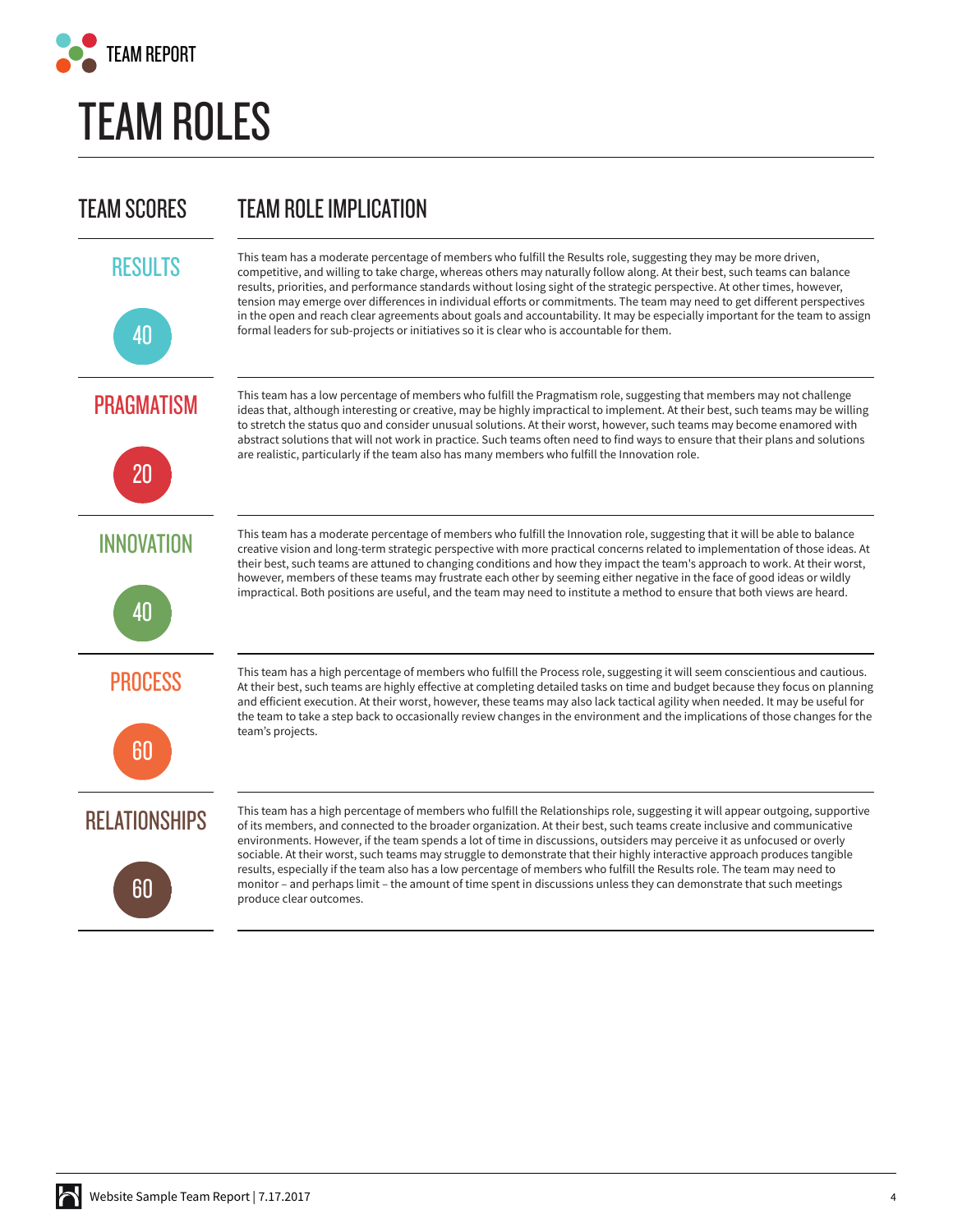

# **TEAM DERAILERS**

All team members have at least a few characteristics that can undermine their performance when they are under pressure. These behaviors can be assessed using the 11 derailers in the Hogan Development Survey (HDS). When a majority of team members has the same counterproductive tendency, it may become a team derailer or shared blind spot. Derailers tend to undermine a team's ability to move into high-performance mode and typically emerge when a team is under pressure or when its members begin to feel complacent.

The numbers in the middle of the circles below represent your team's average percentile scores for each HDS scale. The numbers outside each circle represent the number of team members at each risk level on the derailer. The lightest shading represents no risk at 0-39%, with successively darker shading representing low risk at 40-69%, moderate risk at 70-89%, and high risk at 90-100%, respectively. A Key Team Derailer emerges when half of the team or more is moderate or high risk on a certain derailer.



**Tip** | All teams deal with the idiosyncrasies of their members. However, these potential derailers may become blind spots when shared by members of a team. These tendencies may trigger a spiral of disruptive behavior when the going gets tough or may emerge when colleagues become more comfortable and informal with each other.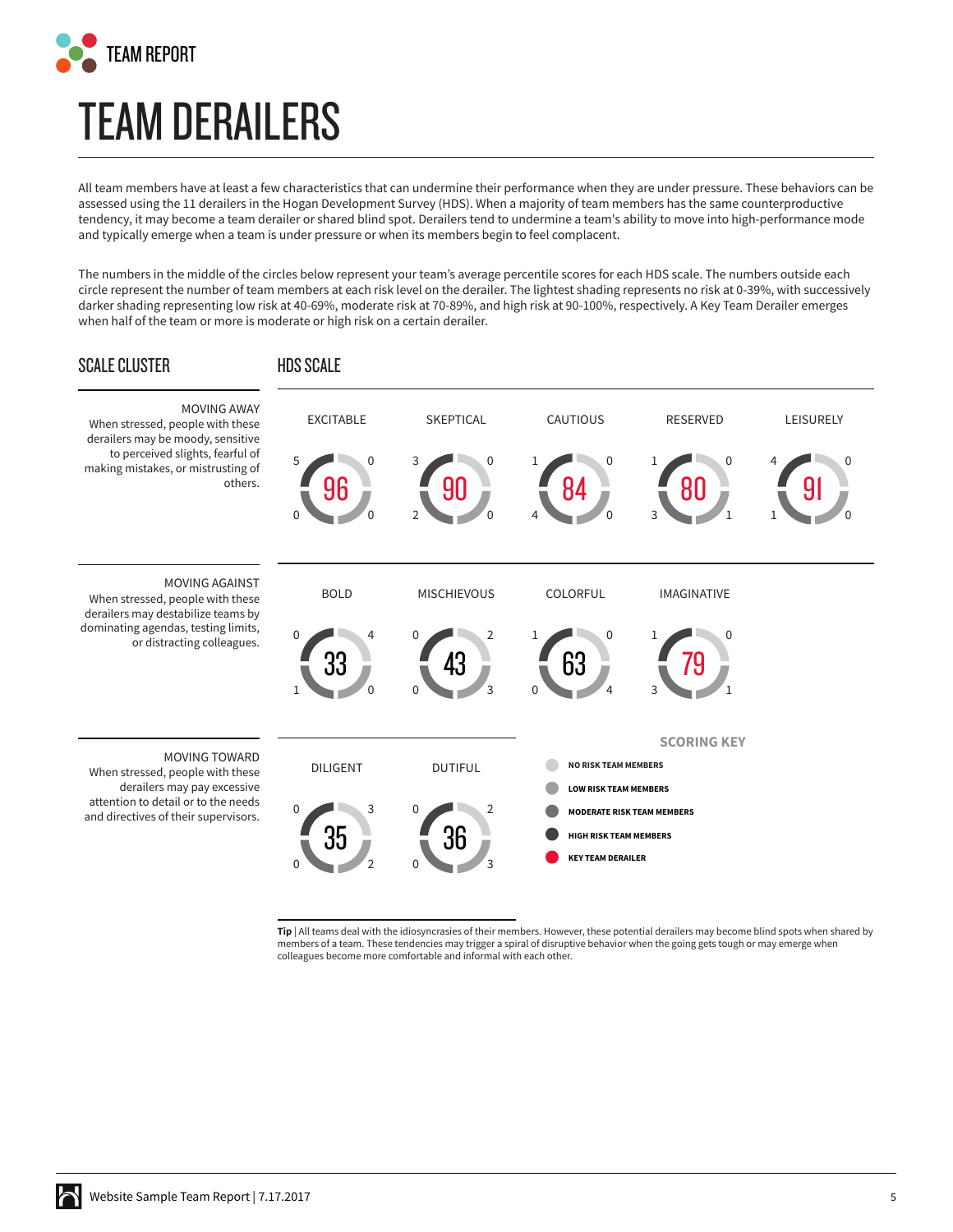

### **KEY DERAILERS**

Below are the key team derailers, those that are shared by half or more of the team. Although individual team members may exhibit additional derailers, the derailers below represent the most likely—and potentially most problematic—behaviors that may emerge in your team during stressful situations.

#### SCALE **IMPLICATION**

#### EXCITABLE



Teams with a shared Excitable derailer may experience emotionally intense reactions and a loss of perspective in response to stress. Such teams may seem reactive, moody, or unpredictable to outsiders. The team should be attentive to what triggers these reactions and may benefit from committing to productive emotional control. They may need outside help to handle especially emotional decisions or disagreements. Members should practice using breakdowns in performance and relationships as learning opportunities and make an effort to keep spirits up when times are tough. Team members who do not share this derailer tendency may find it difficult to wade through the team's emotion-driven atmosphere and seeming inability to get past emotional reactions to talk about facts and practical or more rational matters. This may especially be true of teams that share this derailer and that have a low proportion of team members who fulfill the Pragmatism role.

#### LEISURELY



Teams with a shared Leisurely derailer may become overly focused on setting or adhering to their own agendas and timeframes in response to stress. Such teams may develop a practice of publicly agreeing with others' input and coaching but privately and strongly adhering to their own plans. The team often may seem amenable to outside input and make public displays of agreement with it. However, within the team, members may feed off of each other's commitment to sticking to their agenda despite outsiders' protests. Team members who do not share this derailer may find it difficult to discern why words and actions of other team members do not seem to align, which can erode their willingness to trust them. Teams with high proportions of members in the Relationships role combined with low proportions of members in the Results role may be especially prone to the negative effects of this shared derailer.

#### SKEPTICAL



Teams with a shared Skeptical derailer may react to stress with suspicion or cynicism, causing the team to miss potential opportunities. Such teams may spend too much time on political maneuvering and may need to adopt processes that allow them to explore each other's suggestions and feedback. Pressure may make this team hypervigilant and wary of others' intentions, so members may need to check facts and assumptions and avoid blaming, especially under stressful conditions. Team members who do not share this derailer may be frustrated by the lack of trust and open, honest discussion in team meetings or by the political maneuvering they see on the team. Teams with this shared derailer that also have a low proportion of members who fulfill the Relationship role may experience stronger negative effects of this shared derailer.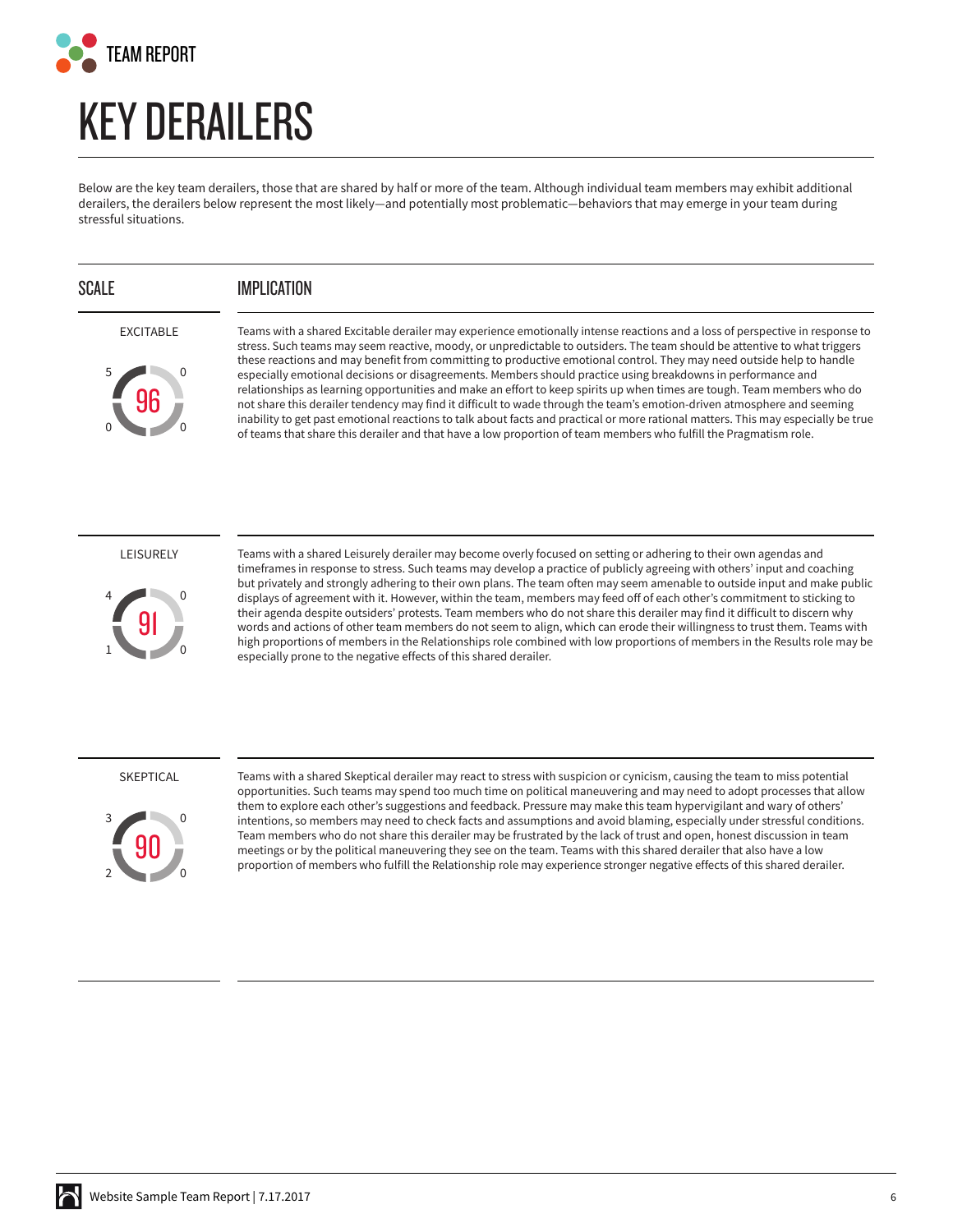

### **KEY DERAILERS(CONTINUED)**

#### SCALE **IMPLICATION**



Teams with a shared Cautious derailer may seem slow to act because of a fear of negative judgment and a resulting tendency to reassess and rework plans and proposals. To outsiders, such teams may appear indecisive and paralyzed by ambiguity. These teams often need to learn to stop procrastinating or obsessing over what might go wrong. Instead, working to shift the team's perspective towards viewing mistakes as opportunities to improve can help it act quicker and more decisively. These teams often need to focus on making the best, not the least risky, decision, and team members who do not share this derailer may become frustrated by its slow decision-making process and unwillingness to take risks. Teams with high proportions of members who fulfill the Process and Pragmatism roles may experience accelerated impact from this shared derailer.

#### RESERVED



Teams with a shared Reserved derailer may be seen as distant, apathetic towards others' needs, or uncommunicative. Under pressure, the members of such teams may be inclined to withdraw, communicate less, or perhaps become overly toughminded about each other's problems and difficulties. This can be quite frustrating for members who do not share the derailer; they may be looking for more communication and more collaboration, especially during stressful or difficult times. Members of these teams may need to practice communicating more frequently during times of stress and conflict to avoid creating a culture of "every person for him/herself." As pressure mounts, these teams should meet more often and may benefit from an external facilitator's assistance. A low proportion of team members who fulfill the Relationships role may multiply the effects of this derailer.

#### IMAGINATIVE



Under stress, teams with a shared Imaginative derailer may seem impractical, eccentric, or unorthodox in their collective thinking or processes. Such teams should remain aware that outsiders may not understand their intuitive leaps of insight, so they should develop ways to explain links between data, new ideas, expected outcomes, and problems the team is chartered to solve. Team members who do not share this derailer may find the team to be unfocused or to become too enamored with unique or unusual, instead of realistic, ideas and innovations. Look for a low proportion of team members fulfilling the Pragmatism role or a high proportion of team members fulfilling the Innovation role as a multiplier for this derailer.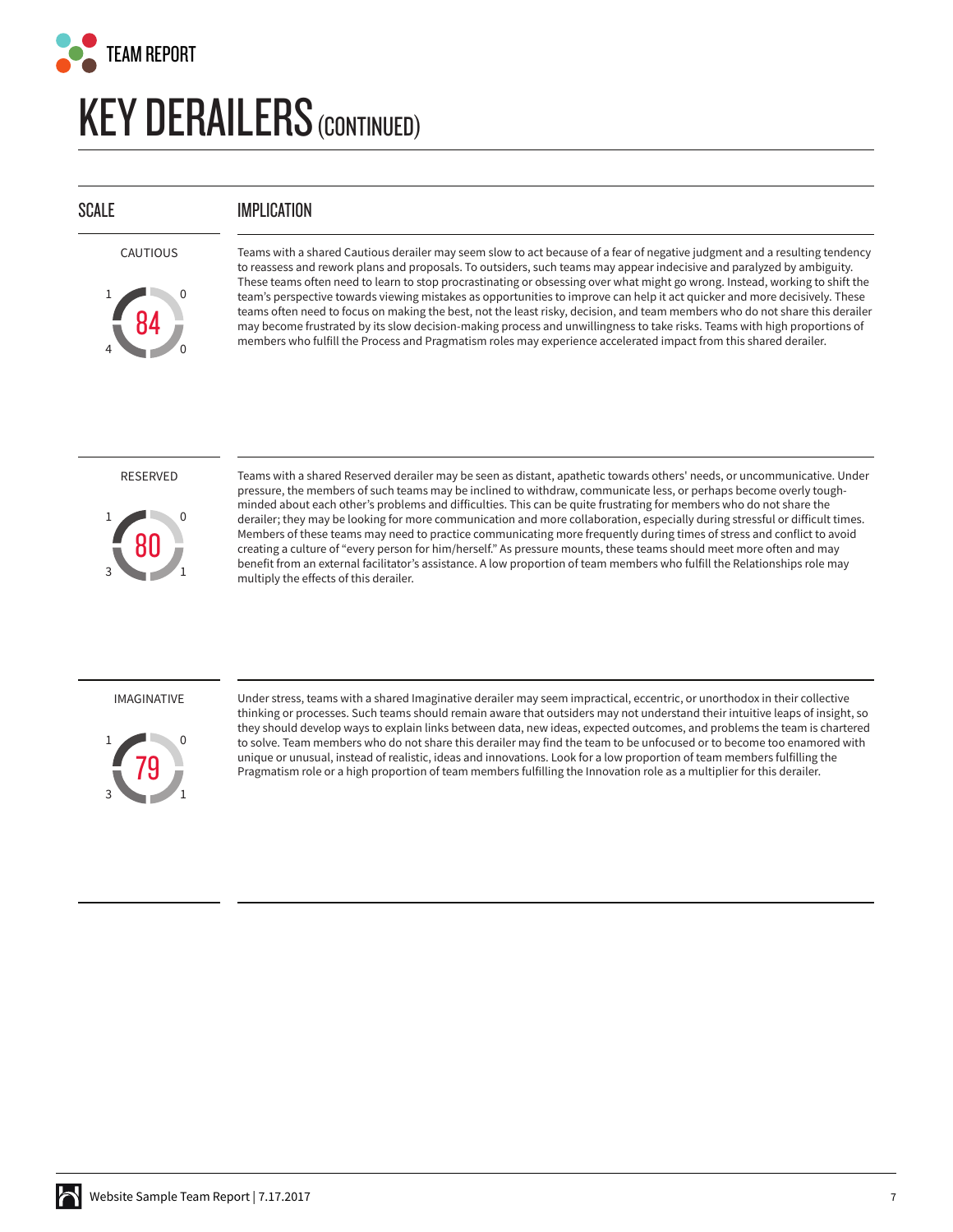

# **TEAM CULTURE**

Team members' actions and priorities are guided by their individual values, which can be measured using the Motives, Values, Preferences Inventory (MVPI). When a majority of team members share common values, the team may find it easier to bond with each other. Values also influence choices or decisions and thus shape team cultures. Because values can operate subconsciously, a team's awareness of their impact may be quite limited. Nonetheless, values represent a powerful force for uniting and driving the team toward key outcomes. Therefore, the degree to which a team's values are aligned with the broader organization's business strategy and objectives often can impact the team's productivity.

Information about your team's values is organized below in 4 broad clusters, with individual values listed for each. The numbers in the middle of the circles below represent your team's average percentile scores for each values scale. The numbers outside each circle represent the number of team members scoring in each quartile; the lightest shading represents percentiles 0-25%, with progressively darker shading representing 26- 50%, 51-75%, and 76-100%.



**Tip** | Look for agreement on at least one or two team values, which would indicate shared direction and focus. If the team has no shared values, it may sometimes clash over priorities or drivers held by individual team members. However, too many shared values may lead to groupthink if the group shares a collective bias for some things over others.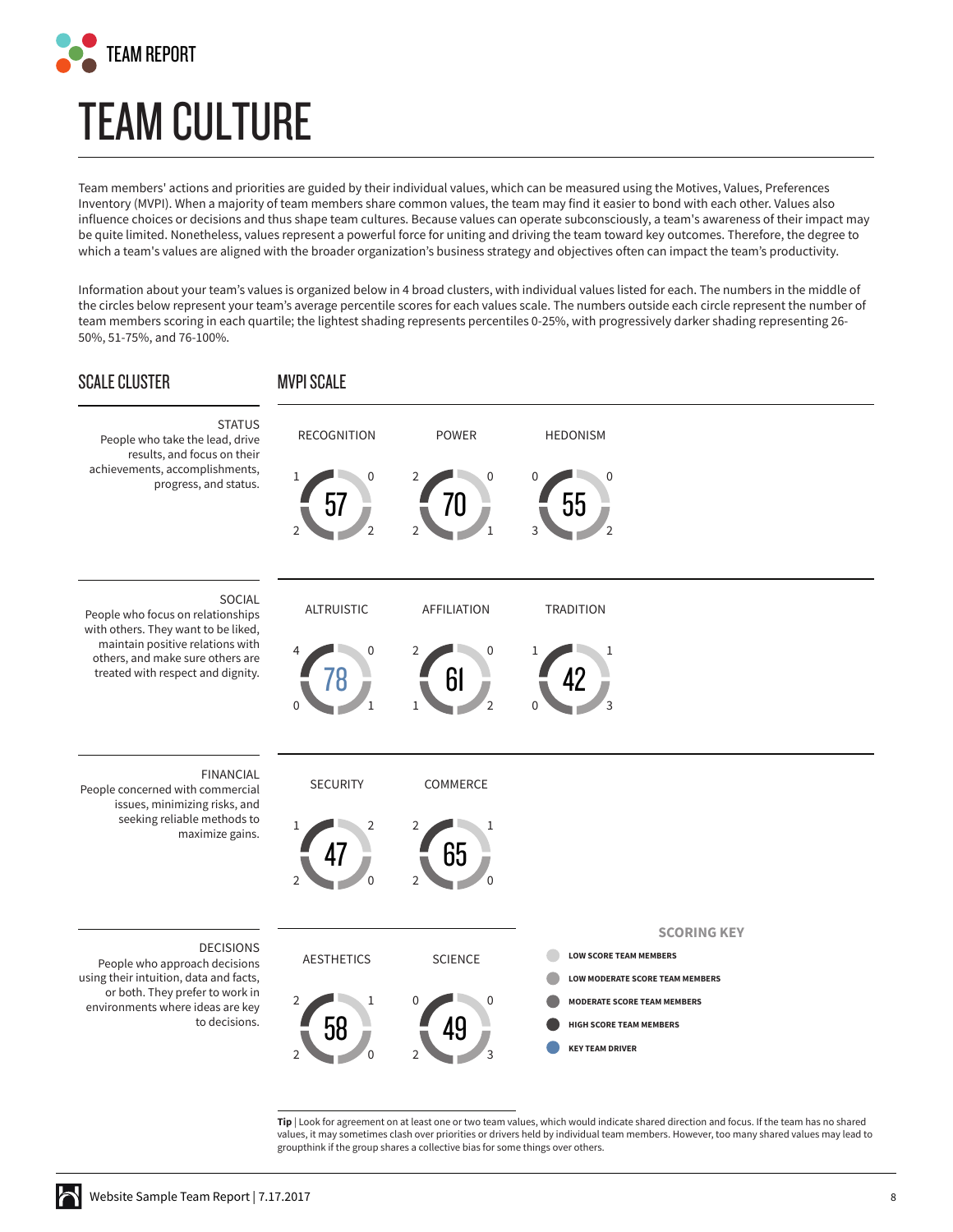

### **KEY DRIVERS**

Below are values shared by more than half the team members. Although team members may share other values as well, those listed below represent the strongest shared values that are most likely to shape the team's culture. Teams with several shared values typically find it easier to bond with each other and create a cohesive culture. Note that a team can share a value in the high range or in the low range; they all may be highly motivated by a certain value or quite indifferent to it.

### SCALE **IMPLICATION**

ALTRUISTIC



Teams that value Altruistic are often concerned about social justice, fair play, and staff morale. Such teams may be highly idealistic and worry about the welfare of the less powerful. Members of these teams may be sensitive to staff and client needs but may have difficulties confronting issues with poor performance, particularly if there is also a shared value for low Power and a low proportion of members who fulfill the Results role. These teams typically create a culture that fosters open communication and encourages people to work together.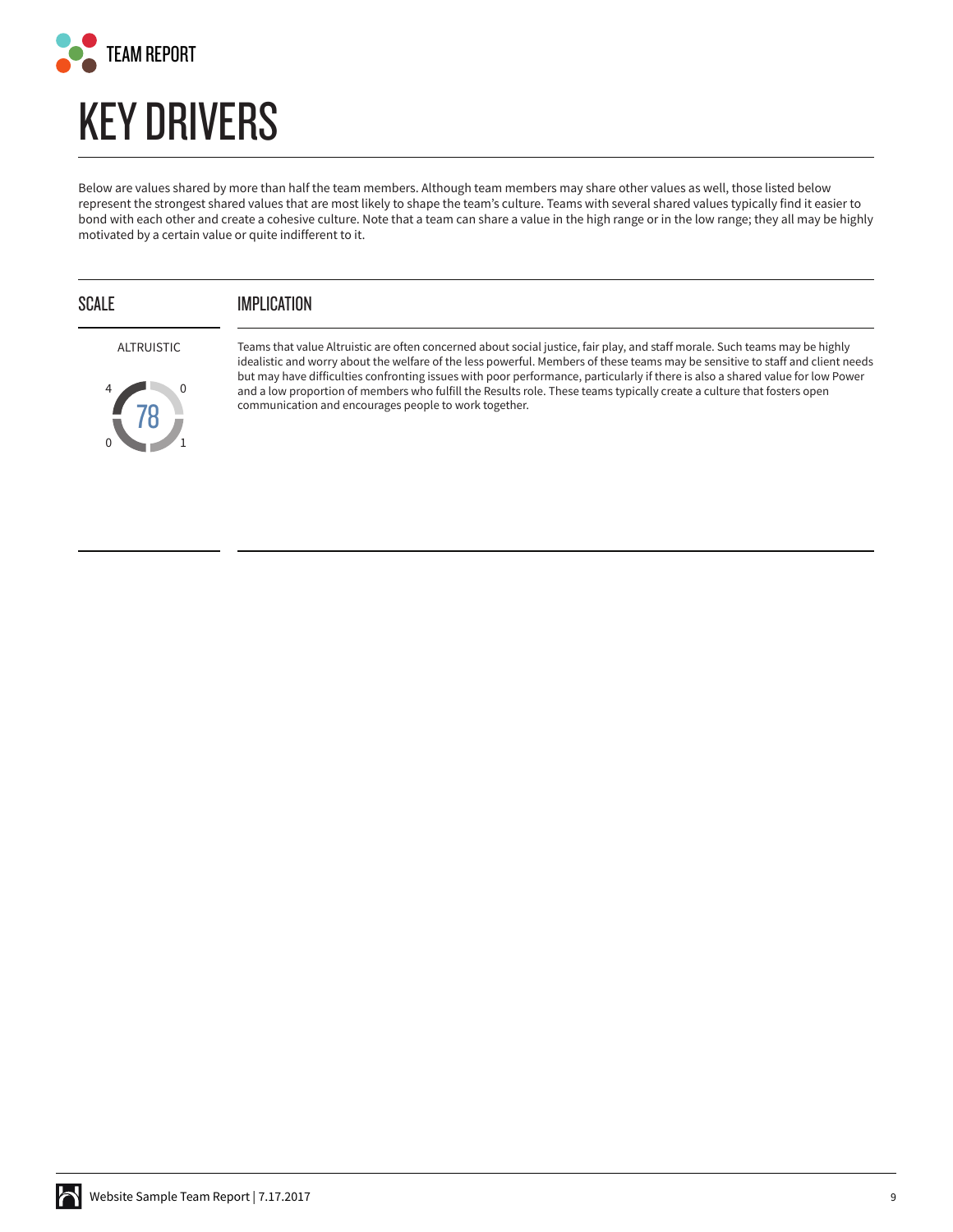

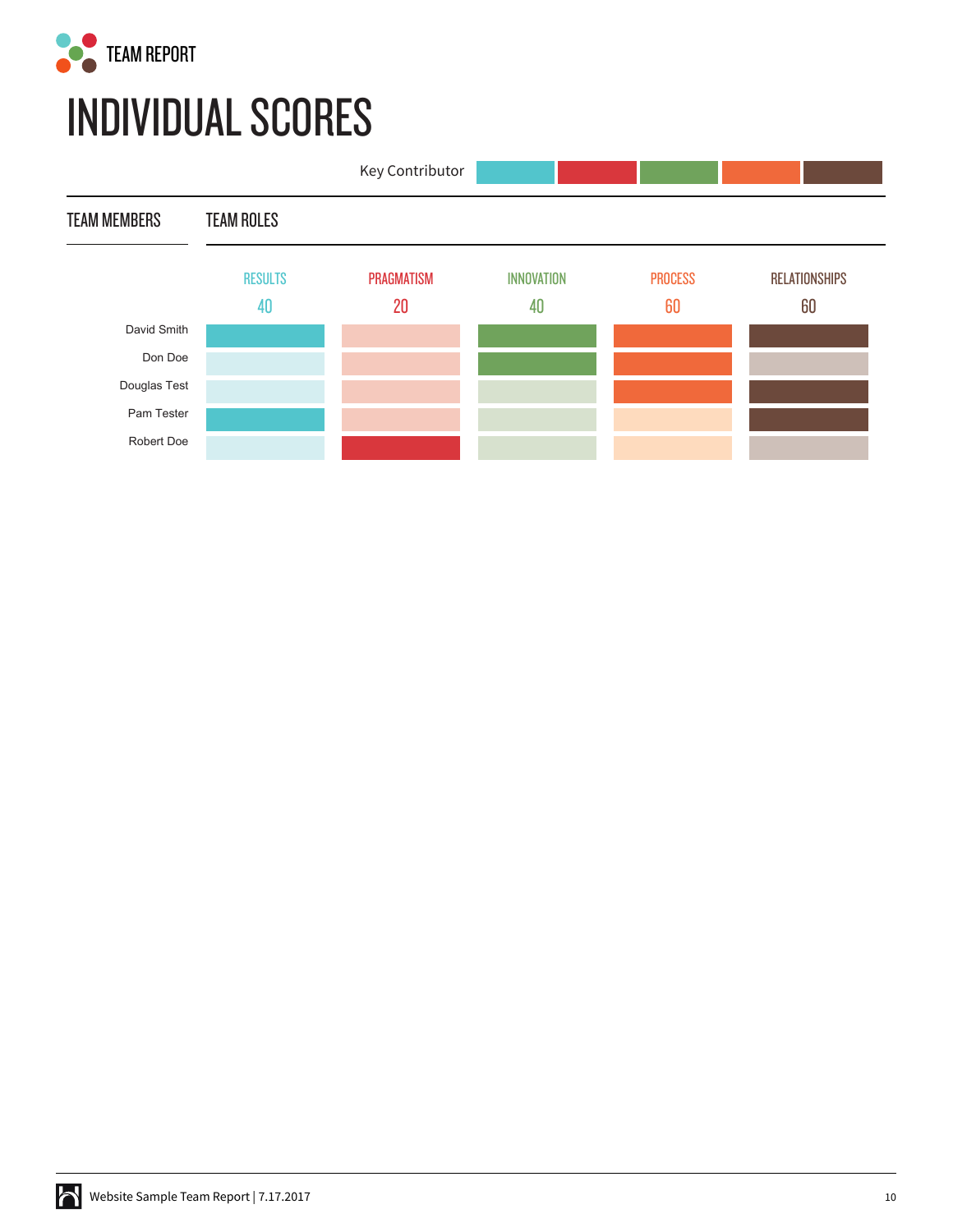

Key Derailer

TEAM MEMBERS KEY DERAILERS

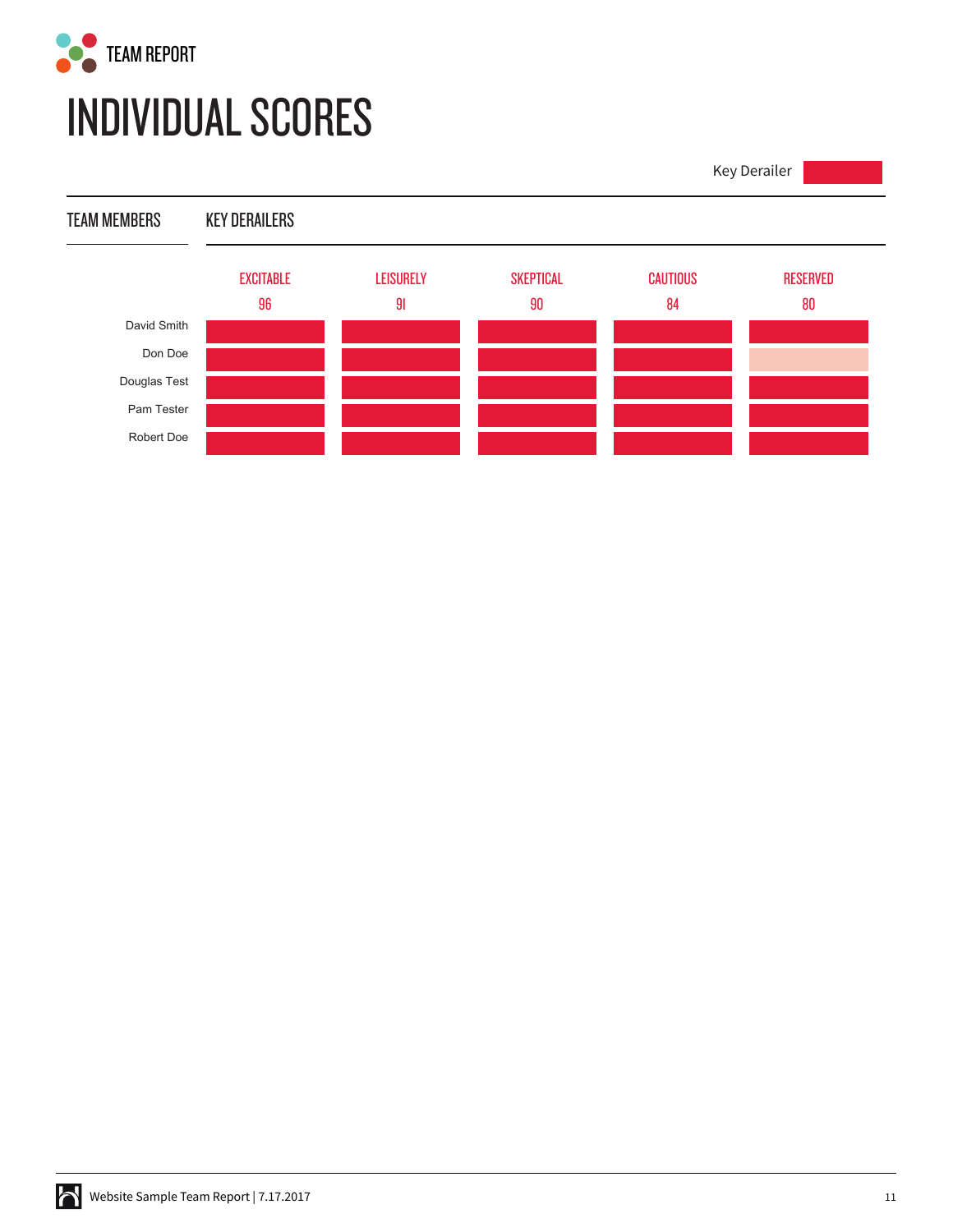

Key Derailer TEAM MEMBERS KEY DERAILERS IMAGINATIVE 79 David Smith Don Doe